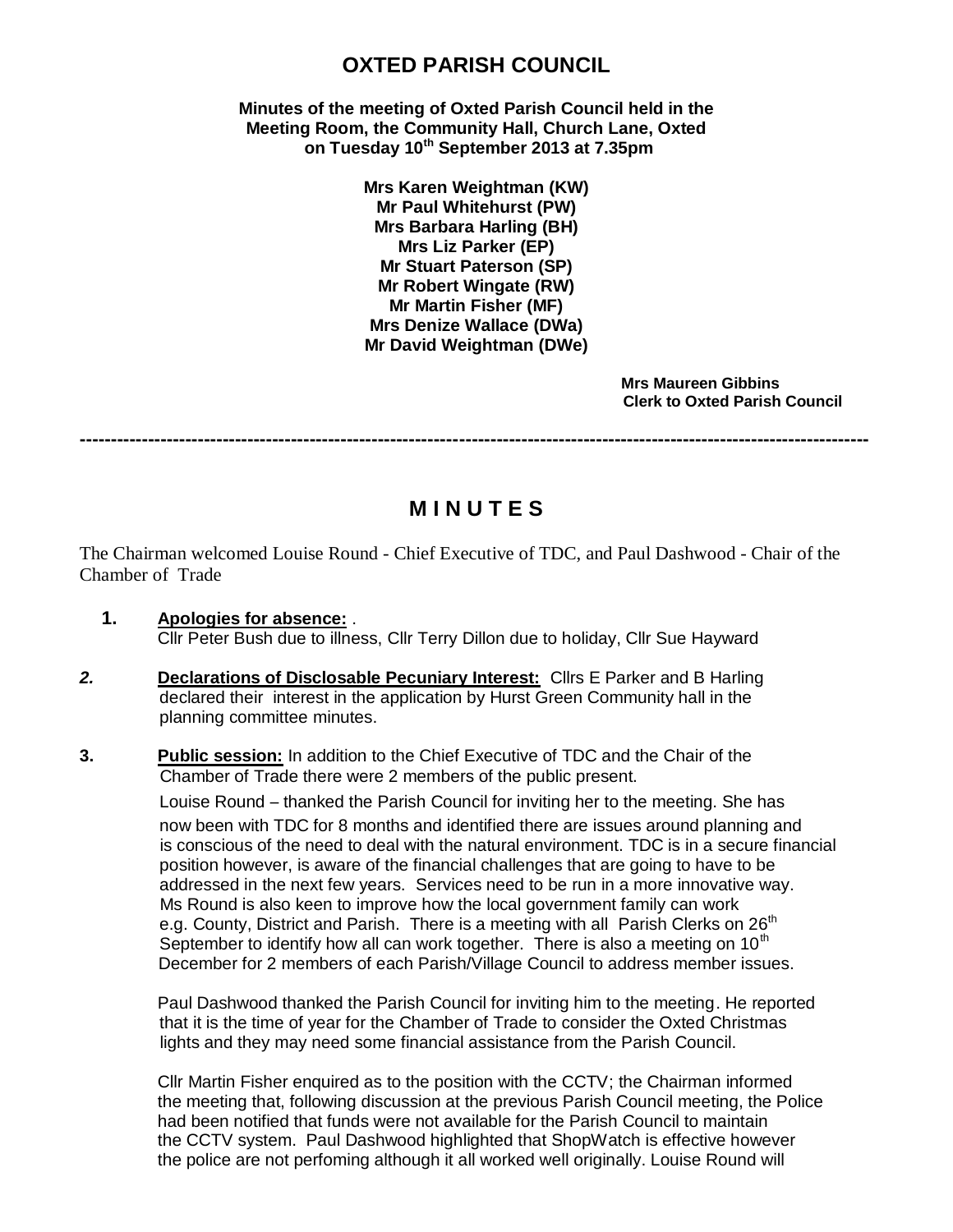raise the issue at the forthcoming Community Safety Partnershop meeting. A CCTV pole was erected in Hurst Green however a camera is not in position. It was agreed Paul Dashwood will let the Parish Council know what needs to be done following consultation with the Traders.

Cllr Robert Wingate asked whether the Chamber of Trade are still intent on improving the public face of Oxted; it was agreed the areas of concern need to be identified and a joint initiative undertaken. Paul Dashwood mentioned that a BID process is being considered whereby a levy is placed on business rates, the cash raised is allocated directly to the town and the District Council are duty bound to support the initiative. Cllr Karen Weightman enquired as to the position regarding the empty shops in the high street; Paul Dashwood commented that he needs to speak with another member of the Chamber of Trade to enable him to update the Parish Council. Cllr Denize Wallace emphasized that the flower selling stall has been well received and would it be possible to have more free standing stalls. General discussion ensued and it was agreed a Farmers market would be acceptable however, the views of traders would need to be considered to ensure that additional competition was not introduced.

One of the members of the public commented that the Farmers market in Westerham works well with stalls that don't compete with the local shops.

Thanks were expressed to the clerk by a member of the public for arranging for the cutting of the hedge which had been reported at the last meeting.

**4. Minutes**: The Minutes of the Full Council meeting held on 9<sup>th</sup> July 2013 were approved by Council and signed by the Chairman.

## **5. Queen**'**s Diamond Jubilee Committee:**

i. Play equipment update. The planning application for the play equipment has been approved in full however, the ball remains as yellow and red. The pole needs to be painted black. Cllr Wallace will progress with Master Park. **DWa**

# **6. Planning Committee:**

- i. Planning Committee: Council approved the minutes of the Planning Committee meetings held on 23/07/13, 13/08/13 and 03/09/13. Approved
- ii. Full Council received the minutes of the Planning Committees 23/07/13, 13/08/13 and 03/09/13.

# **7. Burial Ground Committee:**

- i. Burial Ground Committee: Council approved the minutes of the Burial Ground Committee meeting held on 16/07/13.
- ii. Full Council received the minutes of the Planning Committees 16/07/13.
- iii. It was agreed a Burial working party date will be set at the next Burial Ground meeting, Clerk will notify all Councillors of the date. **Clerk**

# **8. Chairman**'**s announcements**

- Youth equipment Clerk circulated a brochure with a suggestion of 'curvy seats'. It was agreed a decision would be made following feedback from TDC following redesign of the skateboard park in Hurst Green.
- Parish Newsletter Clerk is planning on having the newsletter out in new year and requires input from all Councillors. A new seat is being installed in the burial ground and will be featured in the newsletter. A date of  $18<sup>th</sup>$  September at 6pm